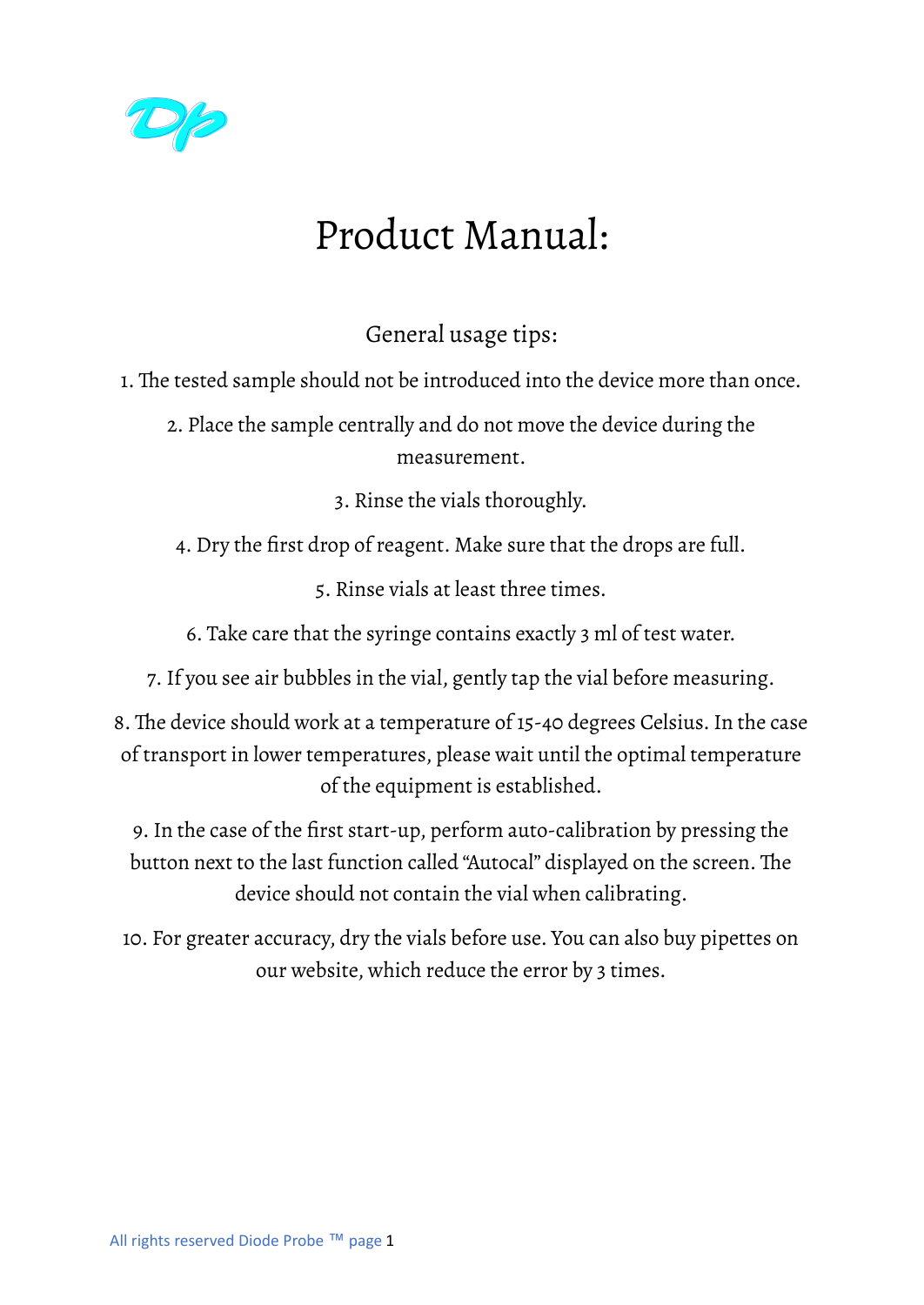

# Part I- basic testing

- 1. Water reaction test- pH in the range of 6.0-7.6 5 drops of pH reagent:
- a. From the menu, use the knob to select the pH determination in the range of 6.0-7.6. Click on the knob.
- b. We take 3 ml of test water. We rinse the vial. We take 3 ml of test water again. We screw the vial with the cap.
- c. We introduce the vial into the device. "Sample 0" appears on the screen. Click the knob again.
- d. "Sample X" is now displayed on the screen. Unscrew the vial, add 5 drops of the pH reagent. We turn off, mix and put into the device.
- e. We click on the knob and get the result.
- 2. Copper testing Cu2 + in the range of 0.1-1.5 ppm -15 drops of Cu reagent or in the range of 1-1000 ppb:
- a. From the menu, use the knob to select the determination of Cu2 + 0.1-1.5 ppm. For the 1-1000 ppb range, an additional Cu2 + Traces reagent is created - Cu2 + 1-1000 ppb range. Click on the knob.
- b. We take 3 ml of test water. We rinse the vial. We take 3 ml of test water again. We screw the vial with the cap.
- c. We introduce the vial into the device. "Sample 0" appears on the screen. Click the knob again.
- d. "Sample X" is now displayed on the screen. Unscrew the vial, add 15 drops of Cu reagent. We turn off, mix and put into the device.
- e. We click on the knob and get the result.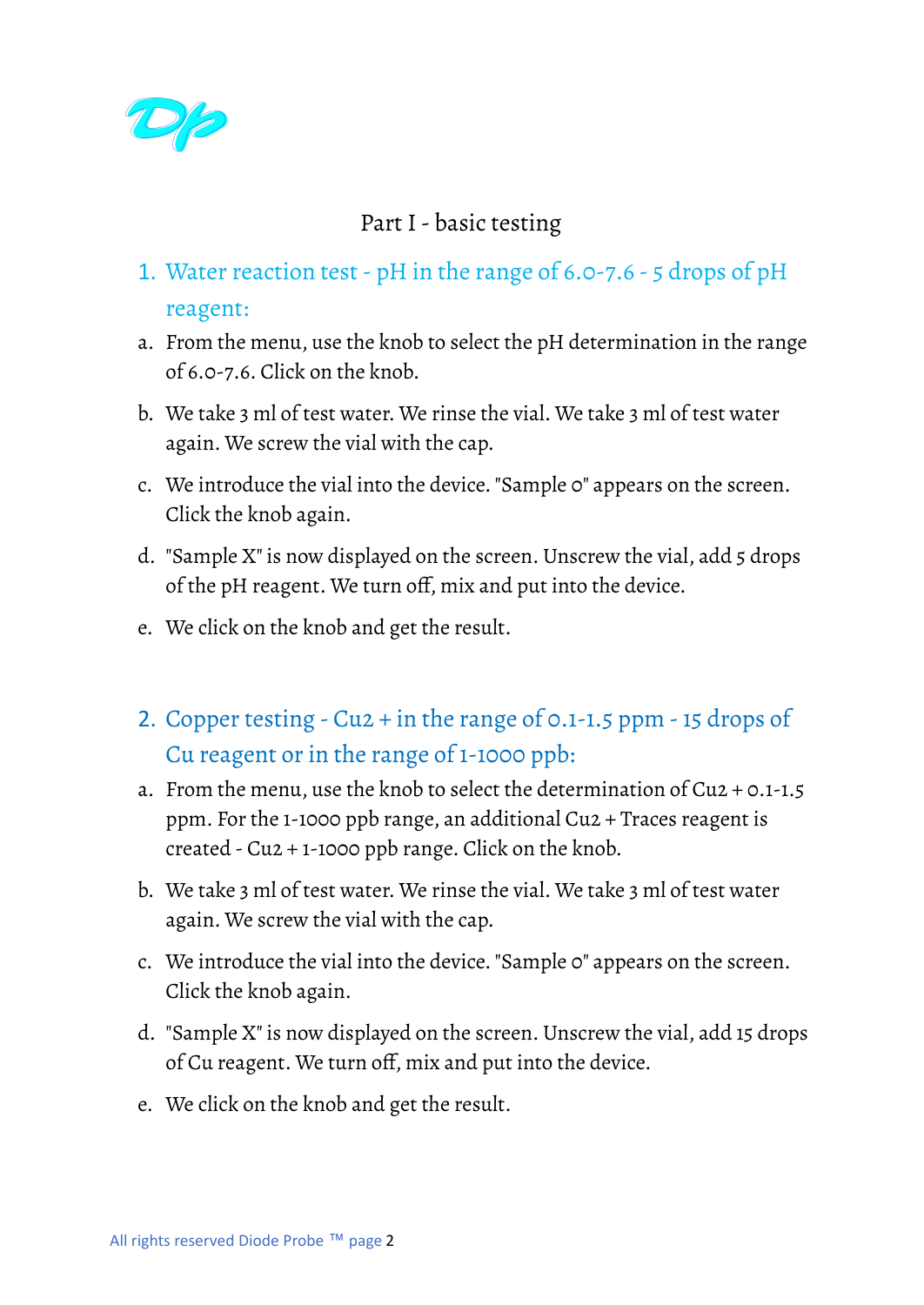

3. Nitrate (NO3) testing in the range of 1-150 ppm, in the range of 1-1000 ppb for a marine aquarium:

#### 10 drops of NO3 Test

#### pinch "2" - this is the whole cavity

- a. From the menu, use the knob to select Nitrates NO3 determination. For the marine scope, use the Nitrates - Marine mode. Click on the knob.
- b. We take 3 ml of test water. We rinse the vial. We take 3 ml of test water again. We screw the vial with the cap.
- c. We introduce the vial into the device. "Sample 0" appears on the screen. Click the knob again.
- d. "Sample X" is now displayed on the screen. Unscrew the vial and add 10 drops of the "NO3 Test" reagent.
- e. Then add a pinch of "2" powder with a smaller teaspoon. Close the vial and mix intensively for 1 minute until the powder is fully dissolved and insert it into the device.
- f. We click on the knob and get the result.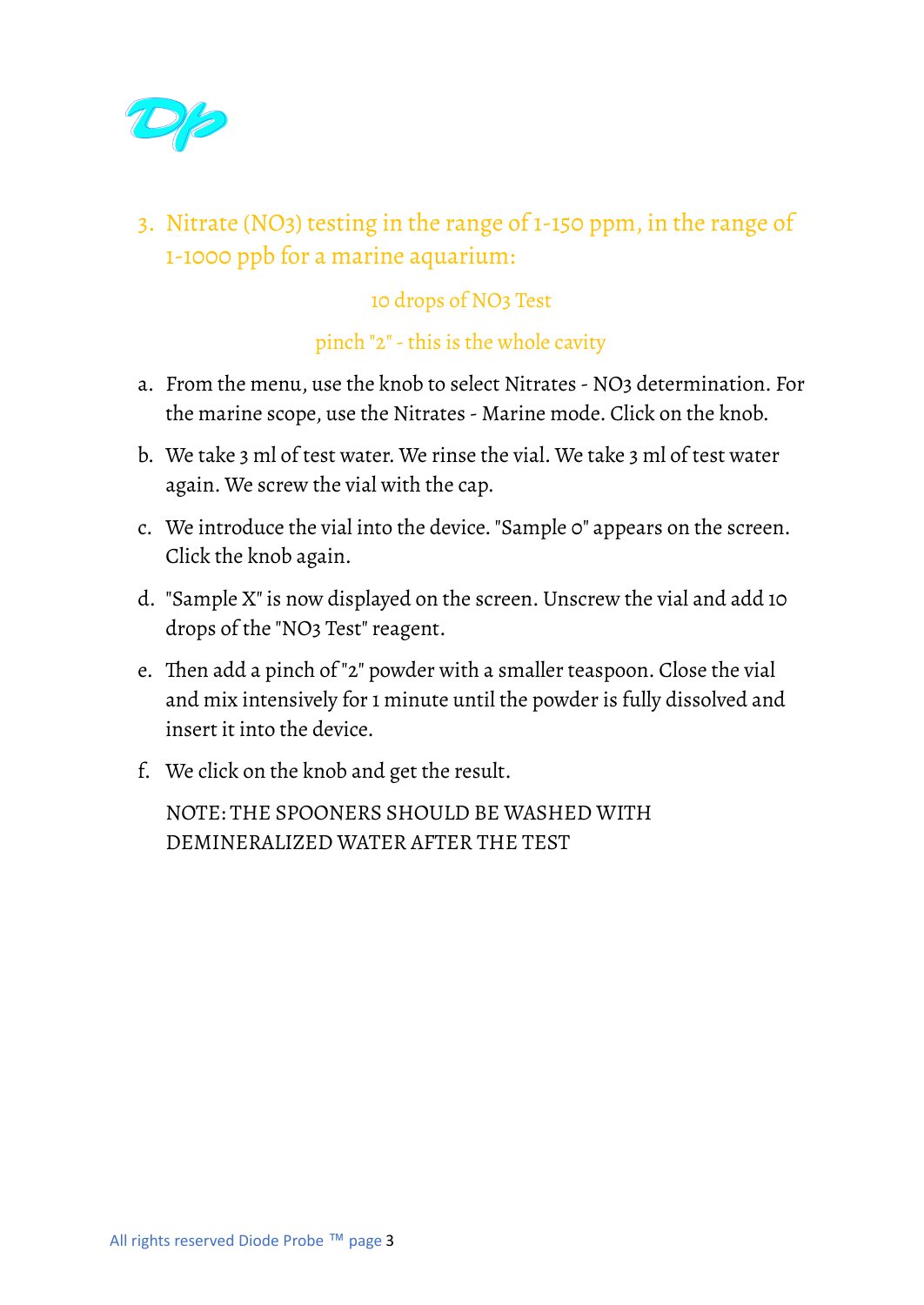

- 4. Nitrite (NO2) test in the range of 0.1-1 ppm -10 drops of NO2 reagent
- a. Use the knob to select Nitrites NO2 from the menu. Click on the knob.
- b. We take 3 ml of test water. We rinse the vial. We take 3 ml of test water again. We screw the vial with the cap.
- c. We introduce the vial into the device. "Sample 0" appears on the screen. Click the knob again.
- d. "Sample X" is now displayed on the screen. We unscrew the vial, add 10 drops of NO2 reagent. We turn off, mix and put into the device.
- e. We click on the knob and get the result.
- 5. Iron (Fe) test in the range of 0.001-1 ppm 3 pinches of Fe reagent
- a. From the menu, use the knob to select Fe3 + 0.01-1 ppm determination. Click on the knob.
- b. We take 3 ml of test water. We rinse the vial. We take 3 ml of test water again. We screw the vial with the cap.
- c. We introduce the vial into the device. "Sample 0" appears on the screen. Click the knob again.
- d. "Sample X" is now displayed on the screen. Unscrew the vial and add 3 pinches of Fe powder. We turn off, mix and put into the device.
- e. We click on the knob and get the result.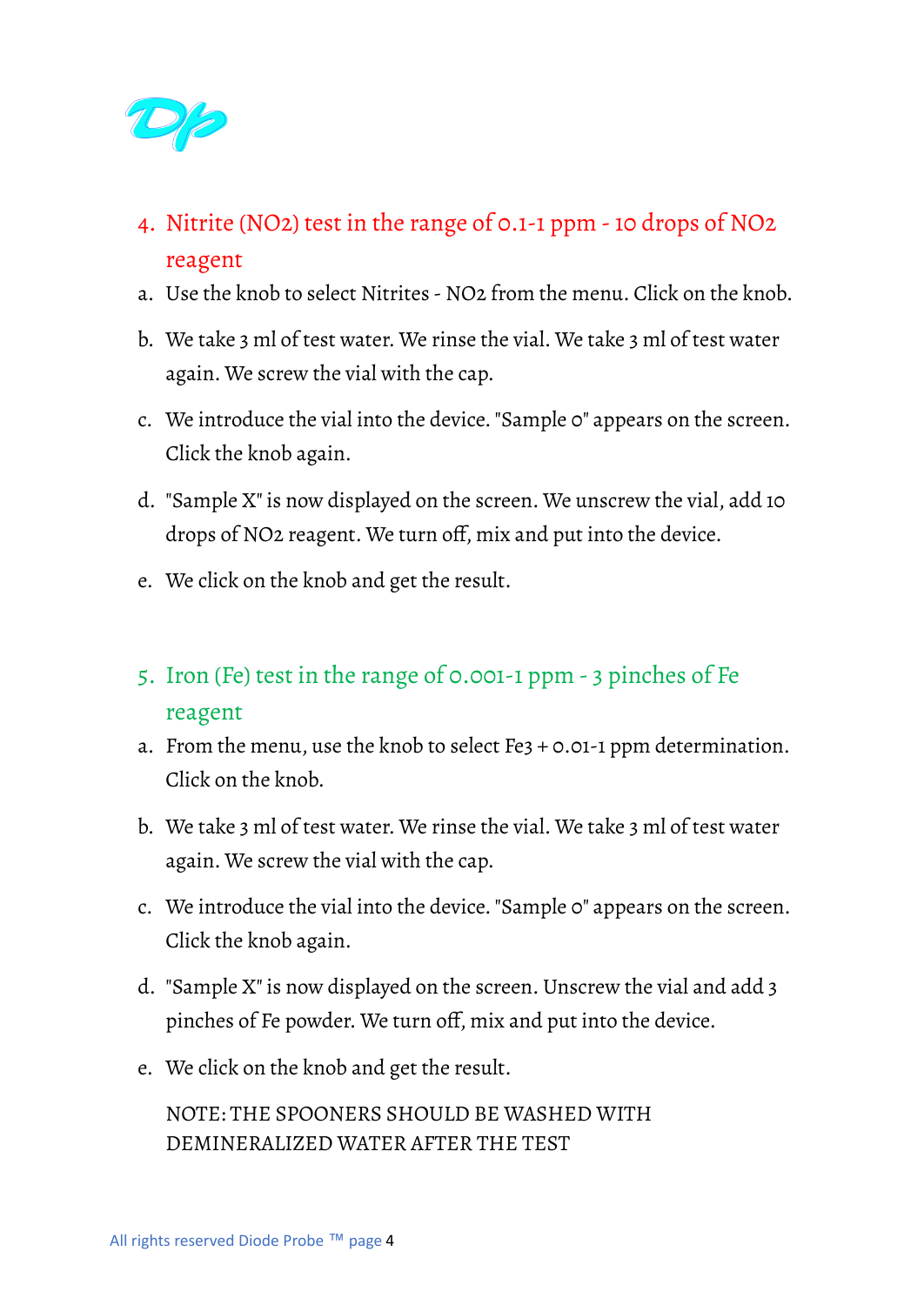

# 6. Test of Phosphates (PO4) in the range of 0.01-1 ppm and from

1-10 ppm:

10 drops of PO4 reagent

pinch "PO4 2"- whole cavity



- a. From the menu, use the knob to select the Phosphates 0.01 determination (for PO4 in the range of 0.01-1 ppm. Click the knob.
- b. We take 3 ml of test water. We rinse the vial. We take 3 ml of test water again. We screw the vial with the cap.
- c. We introduce the vial into the device. "Sample 0" appears on the screen. Click the knob again.
- d. "Sample X" is now displayed on the screen. Unscrew the vial and add 10 drops of PO4 reagent.
- e. Using a smaller spatula, add a pinch of PO4 reagent.In the case of selected PO4 in the high range, add 2 pinches of PO4 2 powder. Twist, mix and put into the device.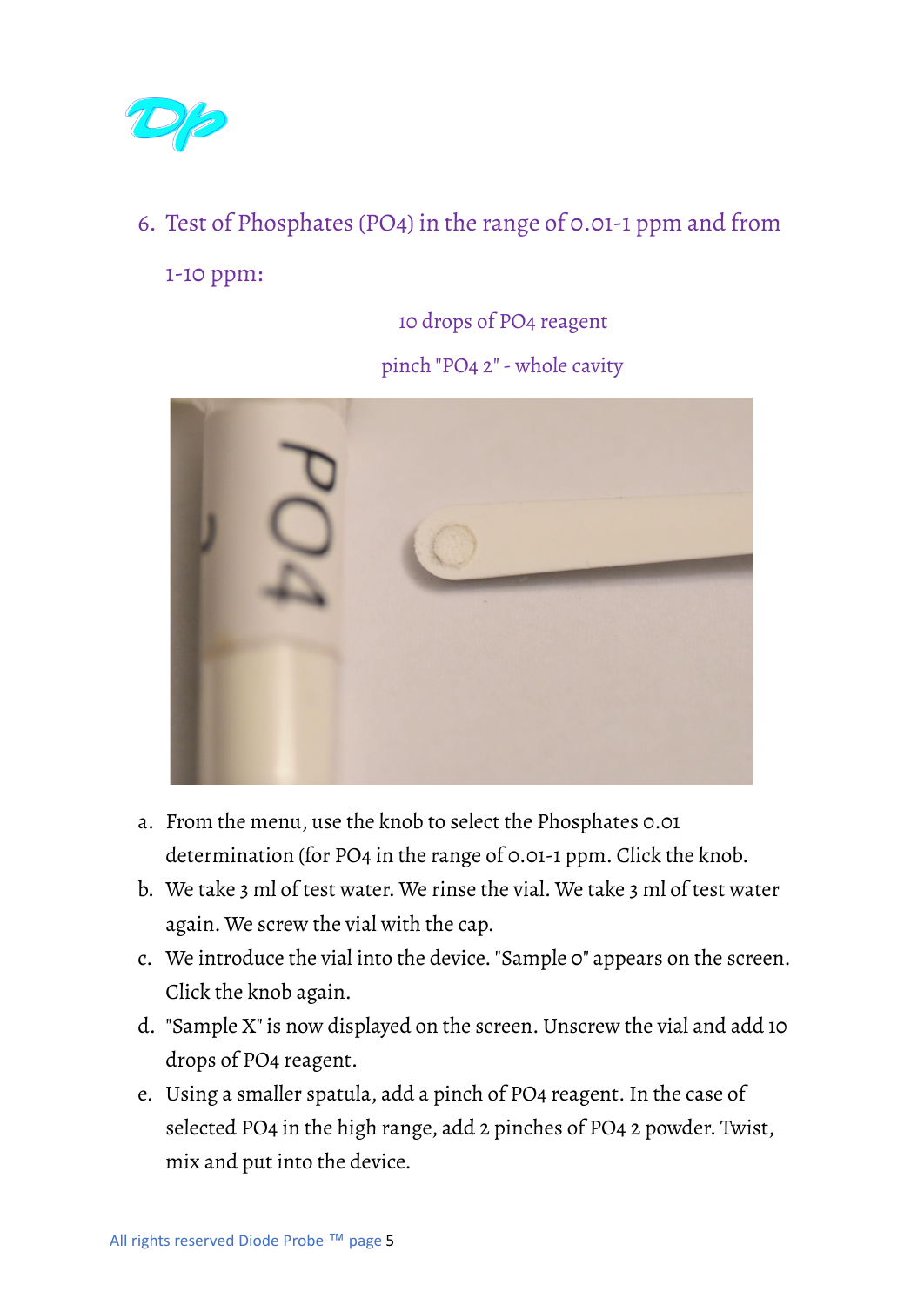

- f. We click on the knob and get the result.
- g. Add 10 drops of PO4 reagent 1, cap and mix the contents.
- h. Then take a pinch of powder and pour the powder into the vial.
- i. Select Phosphates 10 from the menu (for PO4 in the range of 1-10 ppm). Click the dial and wait for the result to appear on the screen.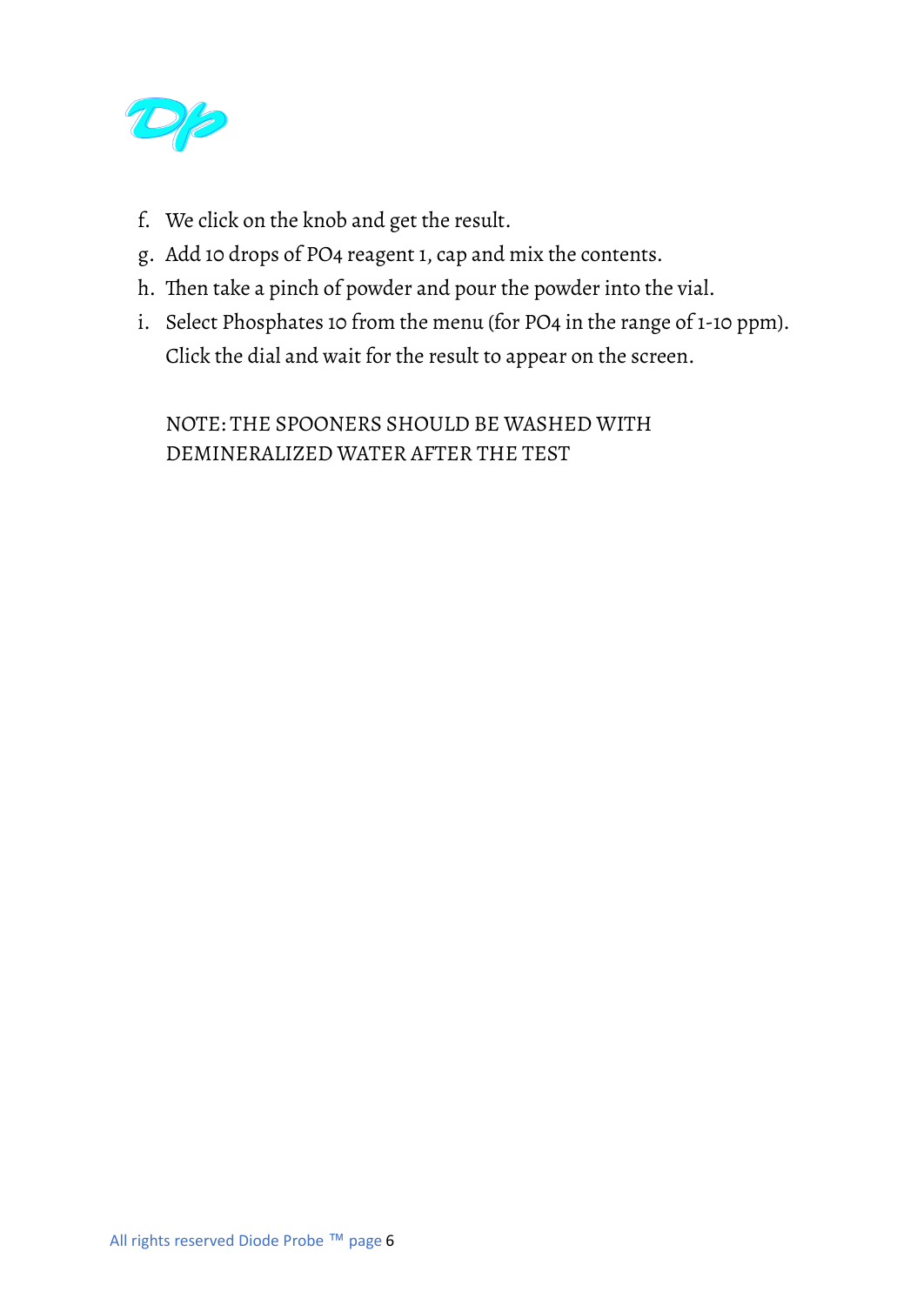

- 7. Potassium  $(K +)$  test in the range of 1-50 ppm a pinch of  $K +$ reagent - the entire cavity of the powder
- a. From the menu, using the knob, select the determination of Kalium 1-25 ppm. Click on the knob.
- b. We take 3 ml of test water. We rinse the vial. We take 3 ml of test water again. We screw the vial with the cap.
- c. We introduce the vial into the device. "Sample 0" appears on the screen. Click the knob again.
- d. "Sample X" is now displayed on the screen. Using spatula, add a pinch of  $K +$  reagent.
- e. We turn off, mix and put into the device.
- f. We click on the knob and get the result.

NOTE: If the potassium concentration is higher than 25 ppm:

- 1) take 2.7 ml (54 drops) of demineralized water and 0.3 ml (6 drops) of tested water. Take the measurement and multiply the result by 10.
- 2) For sea water, carry out a 25 fold dilution. To do this, add 48 drops of demineralized water and 12 drops of test water to the vial. Repeat the action again. Take the measurement and multiply the result by 25.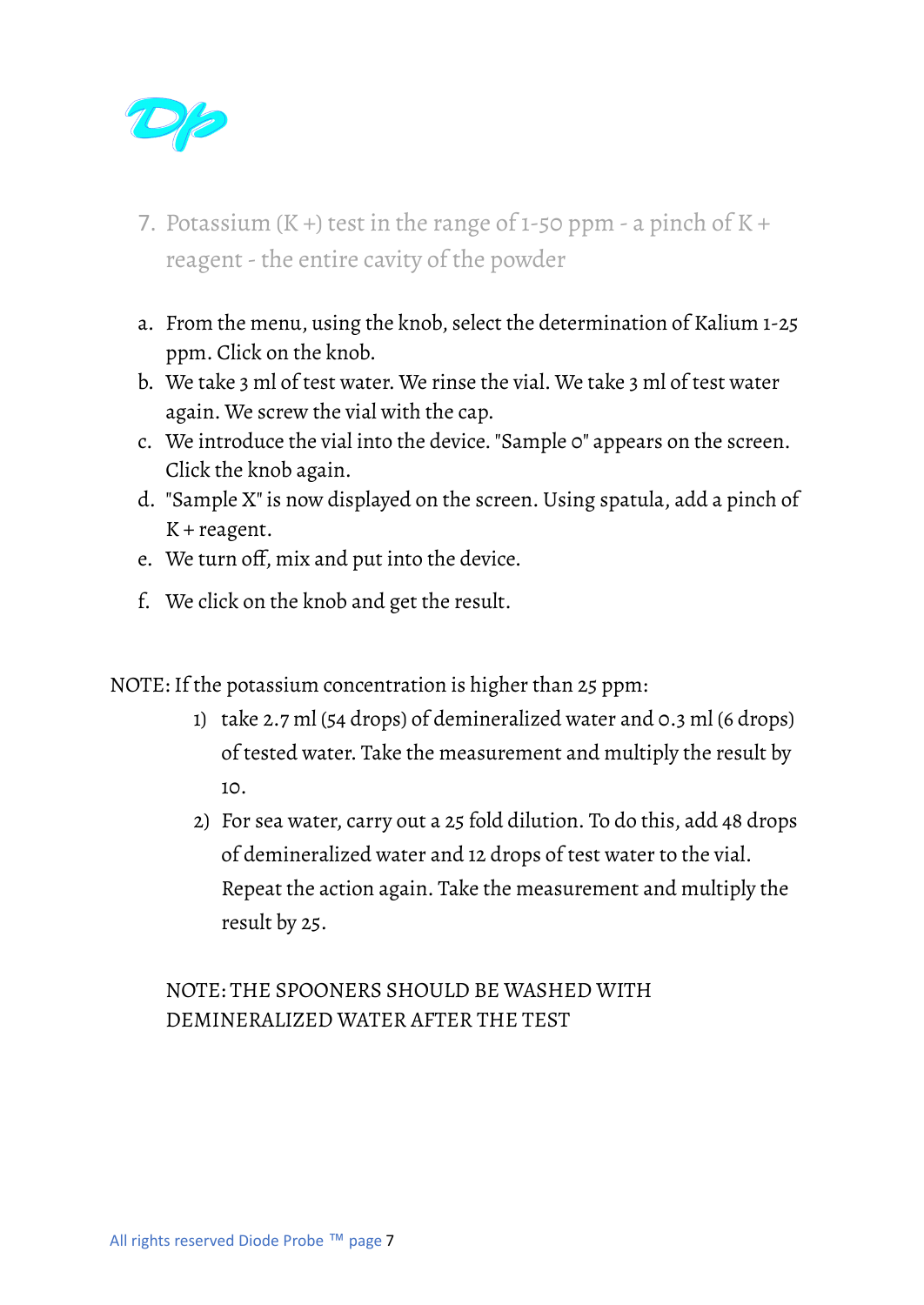

### Part II- Extended Testing:

# 8. Silicate (SiO2) test in the range of 0.1-5 ppm:

#### 10 drops of SiO2 reagent

#### pinch "SiO2 2"-the entire cavity of the powder



NOTE: For PO4 (phosphates) higher than 2 ppm, please dilute the sample with 6 drops of test water + 54 drops of demineralized water and multiply

#### the result by 10.

- a. From the menu, use the knob to select the determination of Silicates SiO2. Click on the knob.
- b. We take 3 ml of test water. We rinse the vial. We take 3 ml of test water again. We screw the vial with the cap.
- c. We introduce the vial into the device. "Sample 0" appears on the screen. Click the knob again.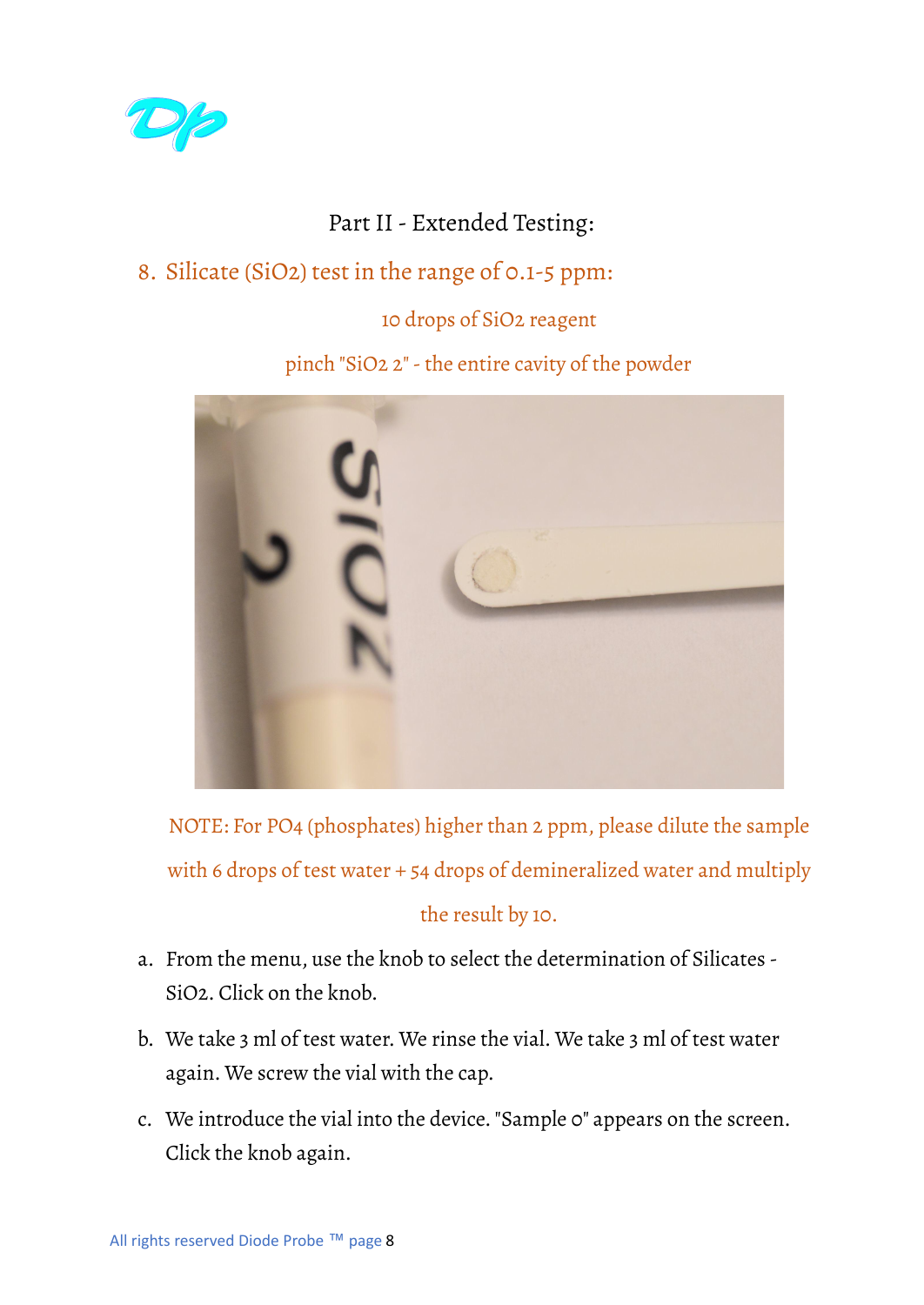

- d. "Sample X" is now displayed on the screen. Unscrew the vial, add 10 drops of SiO2 reagent.
- e. Using a smaller spatula, add a pinch of SiO2 2 reagent. Twist off, mix and put into the device.
- f. We click on the knob and get the result.

NOTE: THE SPOONERS SHOULD BE WASHED WITH DEMINERALIZED WATER AFTER THE TEST

9. Calcium (Ca2 +) test in the range of 100-500 ppm or 1-50 ppm:

#### 5 drops of Ca 1 reagent

- a. From the menu, use the knob to select Calcium 10-50 ppm determination. Click on the knob.
- b. Fresh water (Ca2 + 10-50 ppm): Take 3 ml of tested water. We rinse the vial. We take 3 ml of test water again. We screw the vial with the cap.

Water with a GH of more than 5 (On example Marine Water): Drop 6 drops of test water. Using the second syringe, add 54 drops of demineralized water (not included, sold separately). We screw the vial with the cap. RESULT MULTIPLE TIMES 10.

- c. We introduce the vial into the device. "Sample 0" appears on the screen. Click the knob again.
- d. "Sample X" is now displayed on the screen. Unscrew the vial, add 5 drops of Ca reagent. We turn off, mix and put into the device.
- e. We click on the knob and get the result.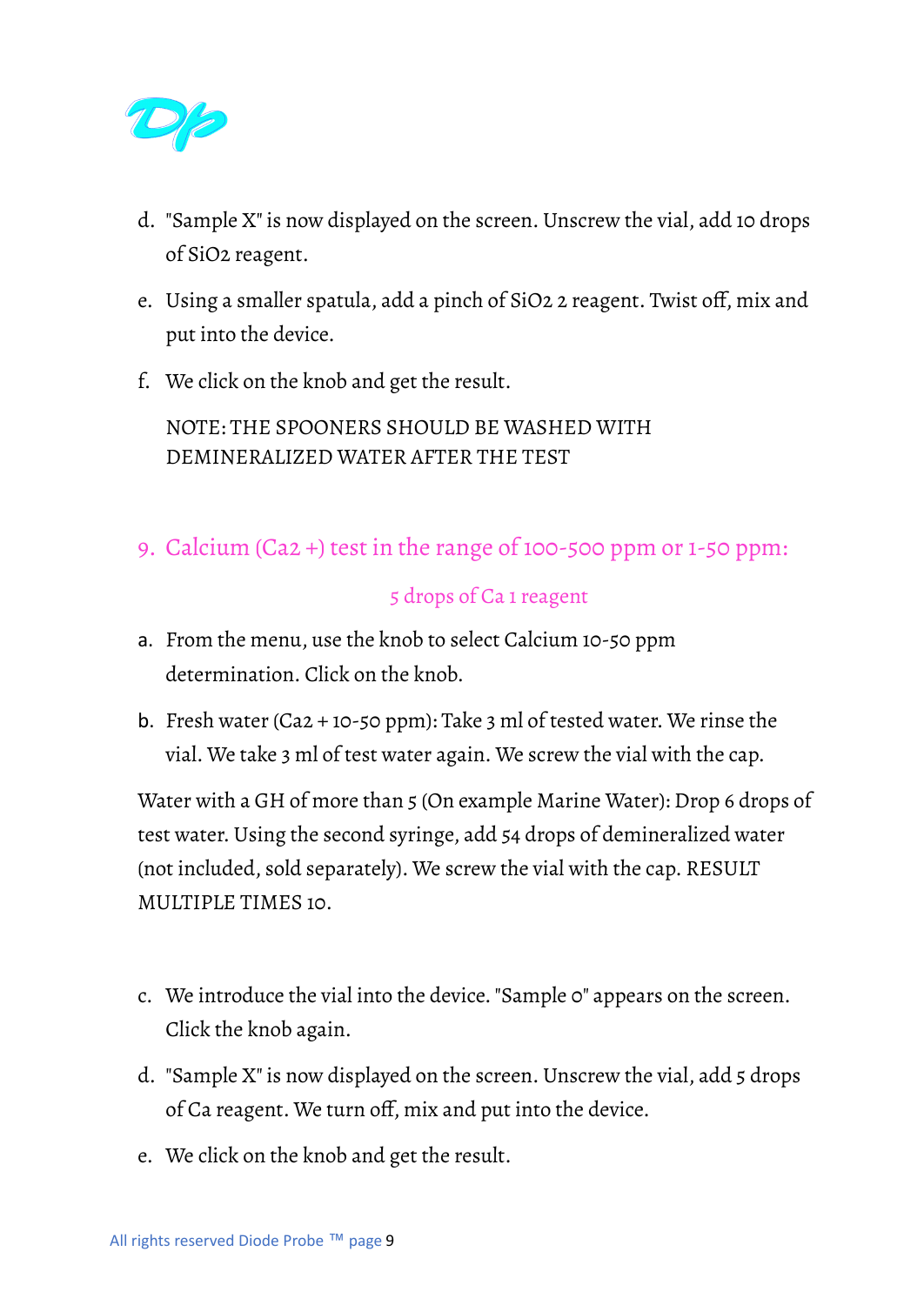

# 10. Magnesium (Mg2 +) test in the range of 1-50 ppm or 1000-1500 ppm:

5 drops of Mg reagent 1 5 drops of Mg reagent 2

a. From the menu, use the knob to select the determination of Mg2 + 1-50 ppm. Click on the knob.

We perform the determination of magnesium depending on the concentration of magnesium. We use the following dilutions (3 possibilities):

1) Fresh water (Mg2 + 1-50 ppm),  $GH < 5$ :

Take 3 ml of test water. We rinse the vial. We take 3 ml of test water again. We screw the vial with the cap.

2) Water having a GH of 5 to 50:

We drop 6 drops of the tested water. Using the second syringe, add 54 drops of demineralized water (not included, sold separately). We mix and screw the vial with the cap. RESULT MULTIPLE TIMES 10.

3) Salt water (Mg2 + 1000-1500 ppm) or GH> 50:

Step 1: Drop 6 drops of test water. Using the second syringe, add 54 drops of demineralized water (not included, sold separately). Everything stays in the vial. We mix the contents.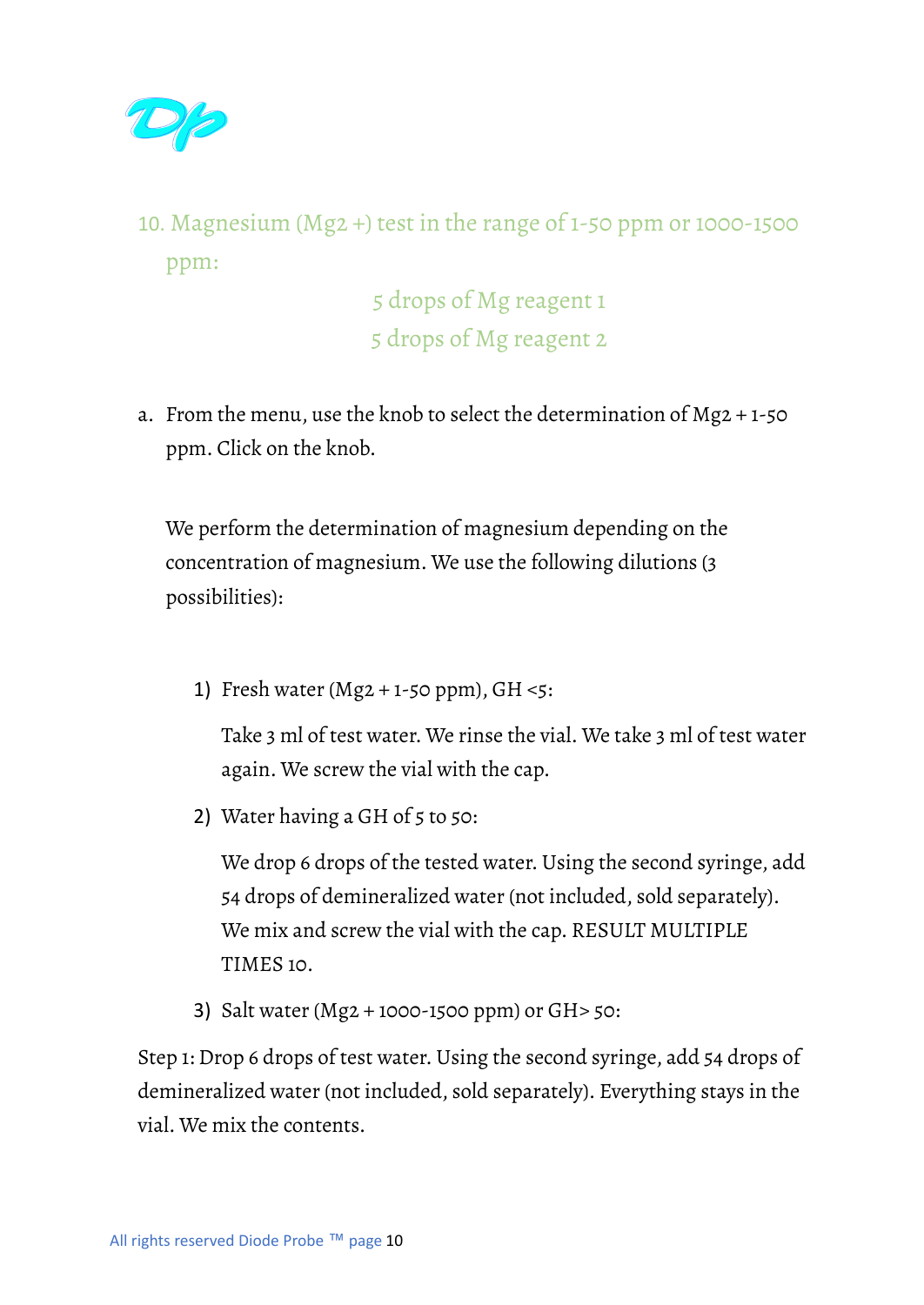

Step 2: Drip 6 drops of the previously prepared solution into a new vial. Using the second syringe, take 54 drops of demineralized water (not included, sold separately). We mix and screw the vial with the cap. RESULT MULTIPLE TIMES 100.

- b. We introduce the vial into the device. "Sample 0" appears on the screen. Click the knob again.
- c. "Sample X" is now displayed on the screen. Unscrew the vial, add 5 drops of Mg 1 reagent and 5 drops of Mg 2 reagent. Screw tight, mix and put into the device.

If, after intensive mixing, precipitation occurs, dilute the sample with 1.5 ml of tested water + 1.5 ml of demineralized water. Multiply the result by 2.

d. We click on the knob and get the result.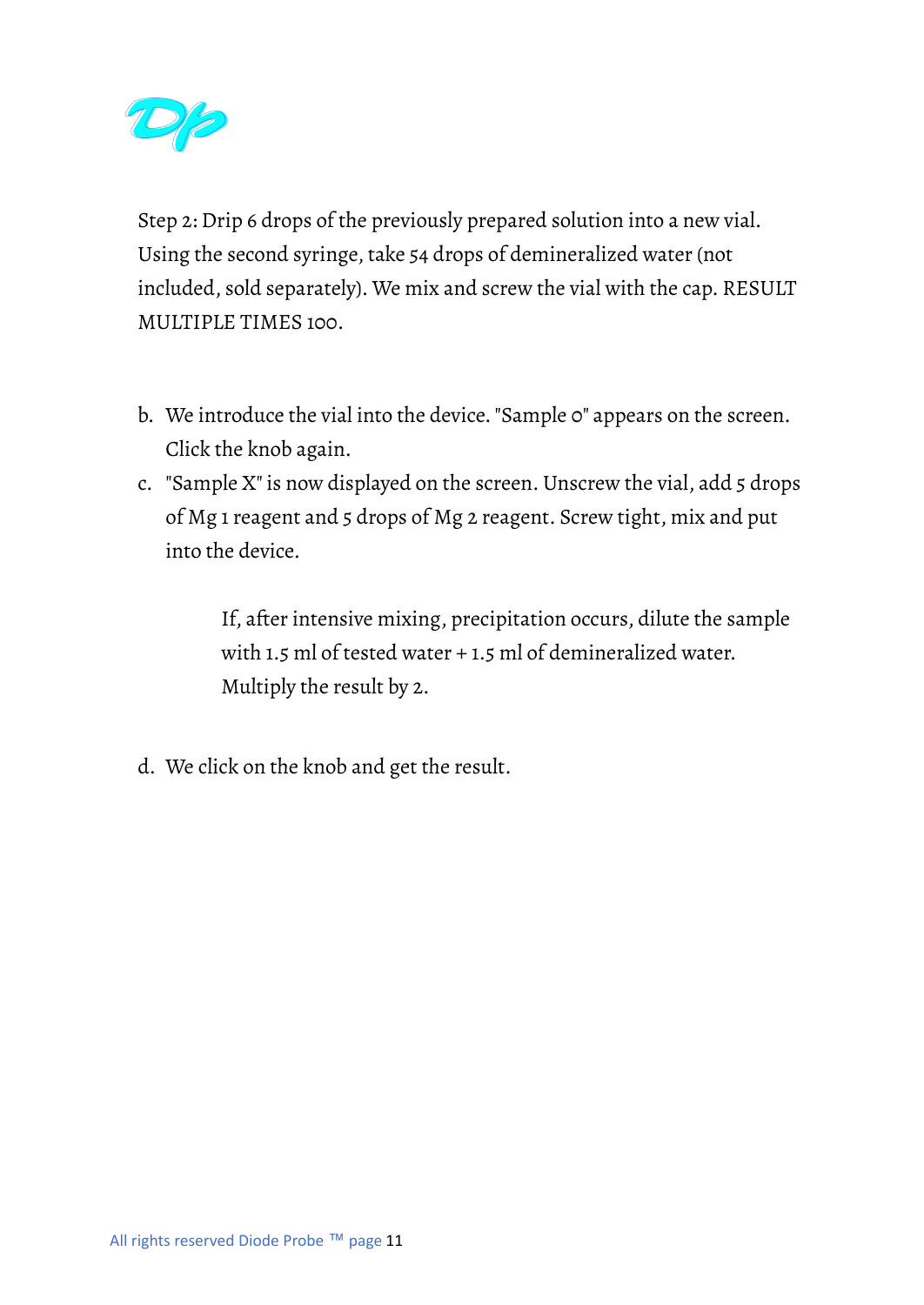

- 11.Free Chlorine (Cl2) test in the range of 0.1-3 ppm 5 drops of CL2 reagent:
- a. From the menu, use the knob to select Chlorine 0.1-3 ppm determination. Click on the knob.
- b. We take 3 ml of test water. We rinse the vial. We take 3 ml of test water again. We screw the vial with the cap.
- c. We introduce the vial into the device. "Sample 0" appears on the screen. Click the knob again.
- d. "Sample X" is now displayed on the screen. Unscrew the vial, add 5 drops of Cl2 reagent. We turn off, mix and put into the device.
- e. We click on the knob and get the result.
- 12. Ammonia test in the range of 0. 1-10 ppm -10 drops of NH3 reagent 1
- a. From the menu, use the knob to select Ammonia 0.1-10 ppm. Click on the knob.
- b. We take 3 ml of test water. We rinse the vial. We take 3 ml of test water again. We screw the vial with the cap.
- c. We introduce the vial into the device. "Sample 0" appears on the screen. Click the knob again.
- d. "Sample X" is now displayed on the screen. Unscrew the vial, add 10 drops of NH3 1 reagent. Screw on, mix and put into the device.
- e. We click on the knob and get the result.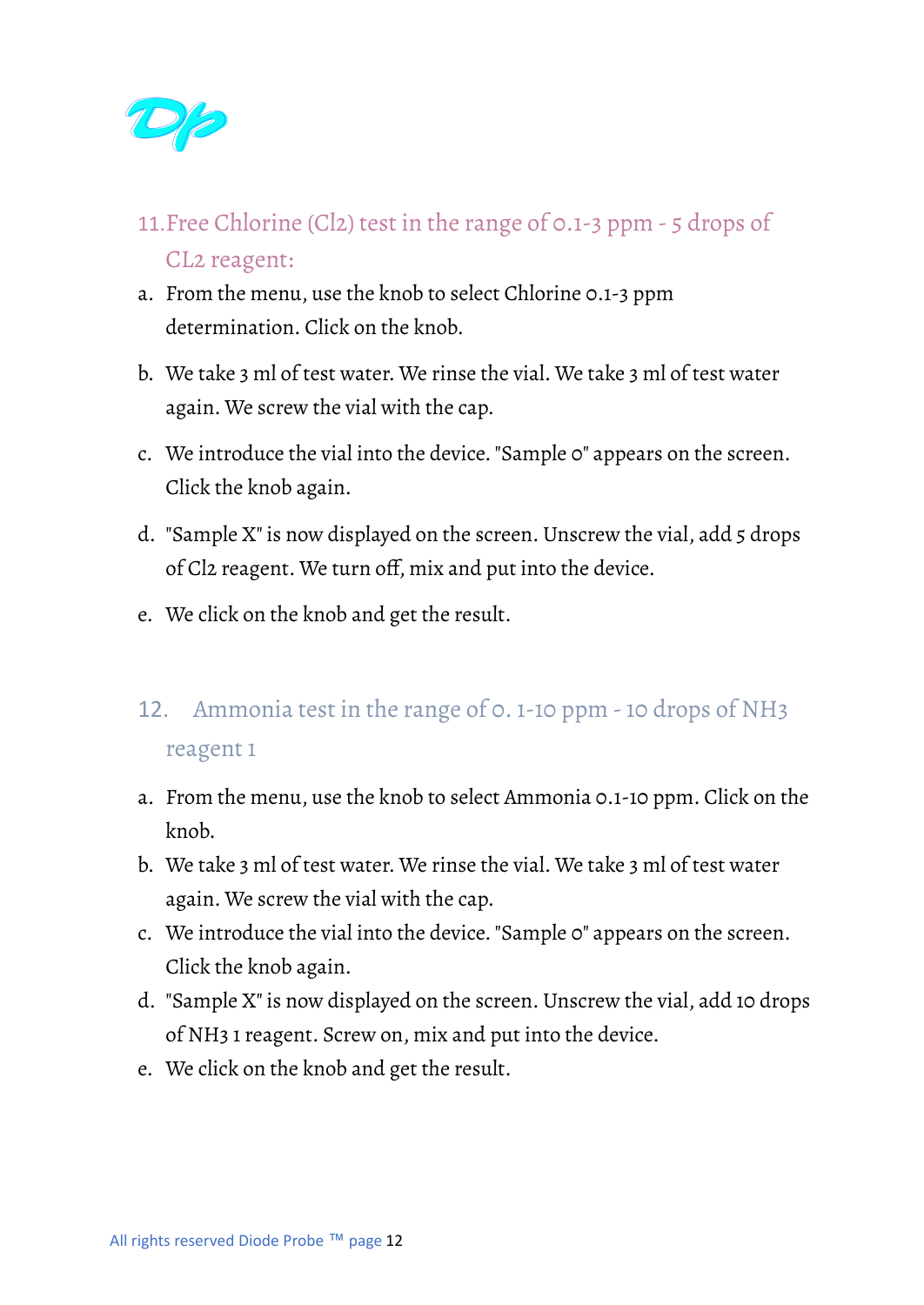

- 13.Free Oxygen (O2) test in the range of 0.1-10 ppm 5 drops of O2 reagent:
- a. From the menu, use the knob to select Oxygen 0.1-10 ppm determination. Click on the knob.
- b. We take 3 ml of test water. We rinse the vial. We take 3 ml of test water again. We screw the vial with the cap.
- c. We introduce the vial into the device. "Sample 0" appears on the screen. Click the knob again.
- d. "Sample X" is now displayed on the screen. Unscrew the vial, add 5 drops of O2 reagent. We screw it on, mix it very gently and put it into the device.
- e. We click on the knob and get the result.
- 14. Chloride (CL -) / Salinity test in the range of 25-45 pt- 20 drops of Cl-reagent:
- a. From the menu, use the knob to select the marking Cl- 2.5-4.5 pt. Click on the knob.
- b. We take 3 ml of test water. We rinse the vial. We take 3 ml of test water again. We screw the vial with the cap.
- c. We introduce the vial into the device. "Sample 0" appears on the screen. Click the knob again.
- d. "Sample X" is now displayed on the screen. We unscrew the vial and slowly add 2.0 drops of Cl-reagent. We turn it off, shake it strongly and insert it into the device.
- e. We click on the knob and get the result.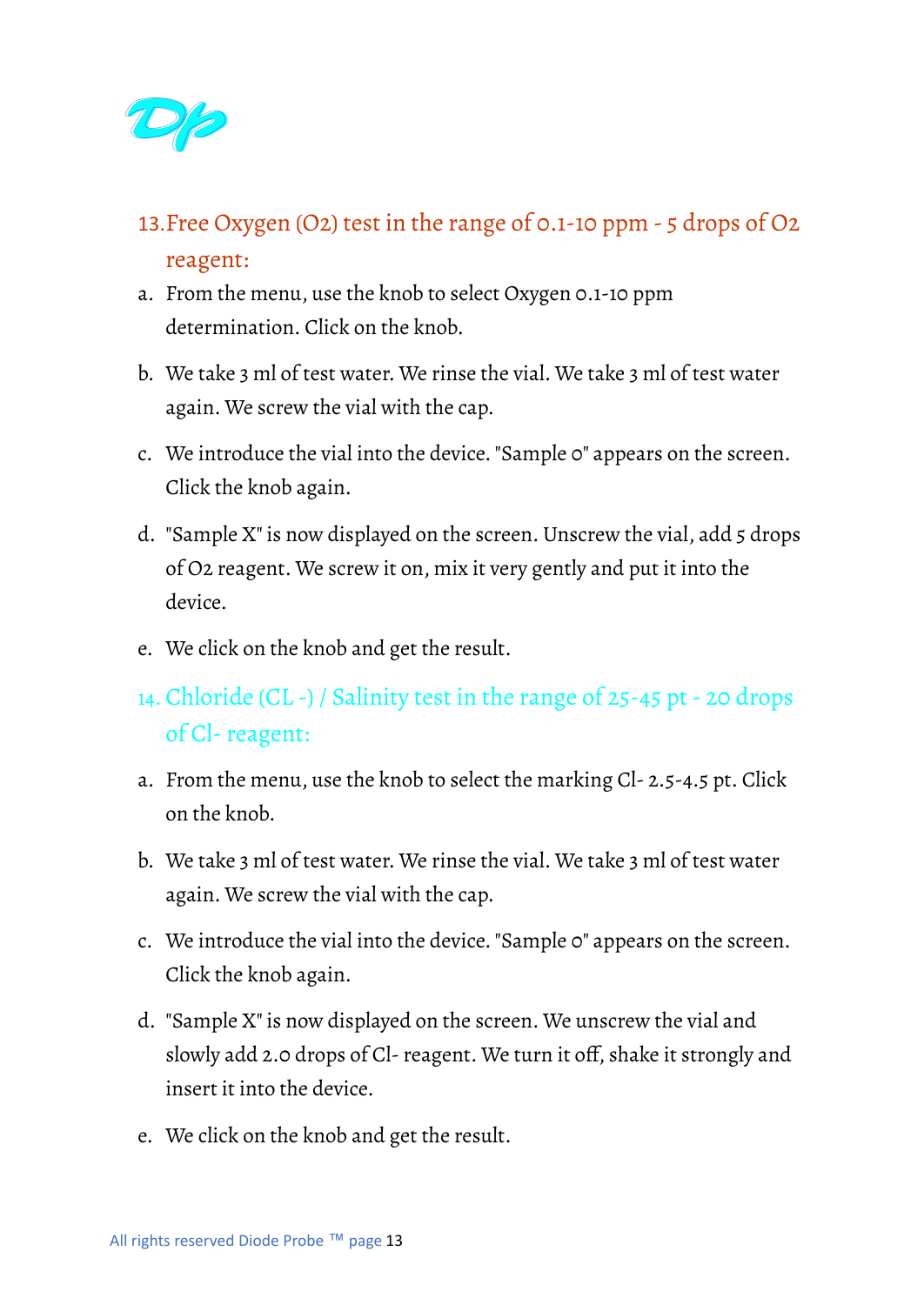

- 15.Test of Sulphates (SO4 2-) in the range of 1-250 ppm- 5 drops of SO4 reagent:
- a. From the menu, use the knob to select the determination of SO4 1-250 ppm. Click on the knob.
- b. We take 3 ml of test water. We rinse the vial. We take 3 ml of test water again. We screw the vial with the cap.
- c. We introduce the vial into the device. "Sample 0" appears on the screen. Click the knob again.
- d. "Sample X" is now displayed on the screen. Unscrew the vial, add 5 drops of SO4 reagent. We turn it off, shake it strongly and insert it into the device.
- e. We click on the knob and get the result.

NOTE: In a saltwater aquarium, the result should be multiplied by 2.

### 16.Carbonate Hardness Testing - KH:

- a. Use the knob to select KH Hardness marking from the menu. Click on the knob.
- b. We take 3 ml of test water. We rinse the vial. We take 3 ml of test water again. We screw the vial with the cap.
- c. We introduce the vial into the device. "Sample 0" appears on the screen. Click the knob again.
- d. "Sample X" is now displayed on the screen. Unscrew the vial, add 5 drops of the KH 1 reagent. Close it, shake it well. Then, after opening, add 5 drops of KH2 reagent dropwise, mix and add to the device.
- e. We click on the knob and get the result.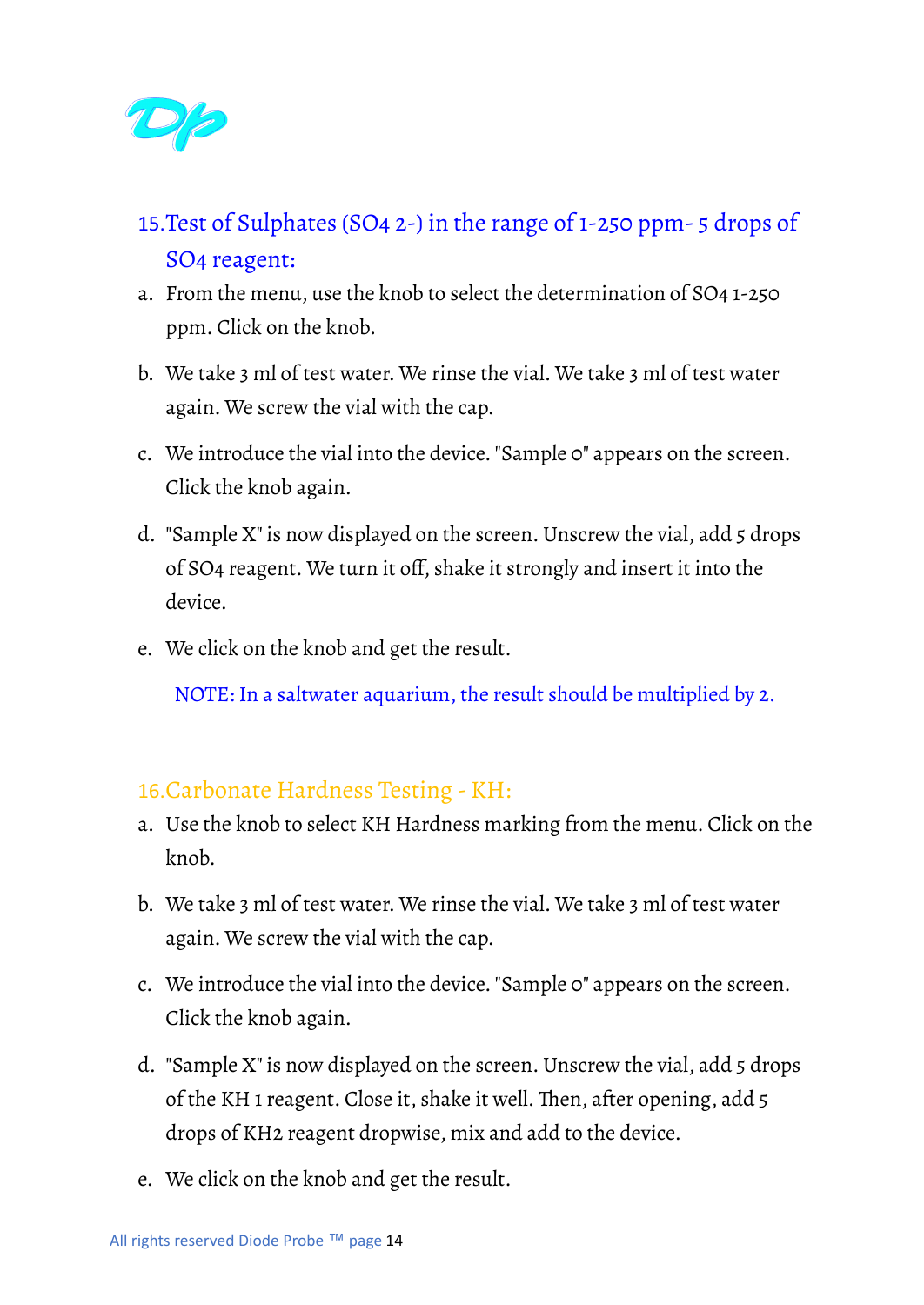

#### 17. Test of General Hardness - GH:

- a. From the menu, use the knob to select Total Hardness determination. Click on the knob.
- b. We take 3 ml of test water. We rinse the vial. We take 3 ml of test water again. We screw the vial with the cap.
- c. We introduce the vial into the device. "Sample 0" appears on the screen. Click the knob again.
- d. "Sample X" is now displayed on the screen. Unscrew the vial, add 5 drops of GH 1 reagent. Close it, shake it well. e. Then, after opening, add 5 drops of GH2 reagent dropwise, mix and add to the device.
- e. We click on the knob and get the result.

When the range of 1-5 GH does not meet your needs, apply the dilution as for calcium.

# 18.Iodine testing in the range of 1-1000 ppb -I2:

- a. From the menu, use the knob to select Total Hardness determination. Click on the knob.
- b. We take 3 ml of test water. We rinse the vial. We take 3 ml of test water again. We screw the vial with the cap.
- c. We introduce the vial into the device. "Sample 0" appears on the screen. Click the knob again.
- d. "Sample X" is now displayed on the screen. Unscrew the vial, add 5 drops of I2 1 reagent. Then add 1 drop of I2 2 reagent. Turn it on, shake it well. Add additionally 1 drop of I2 reagent 3. Mix. Finally, we also add 1 drop of I2 reagent 4. Stir for about 30 seconds. We introduce to the device.
- e. We click on the knob and get the result.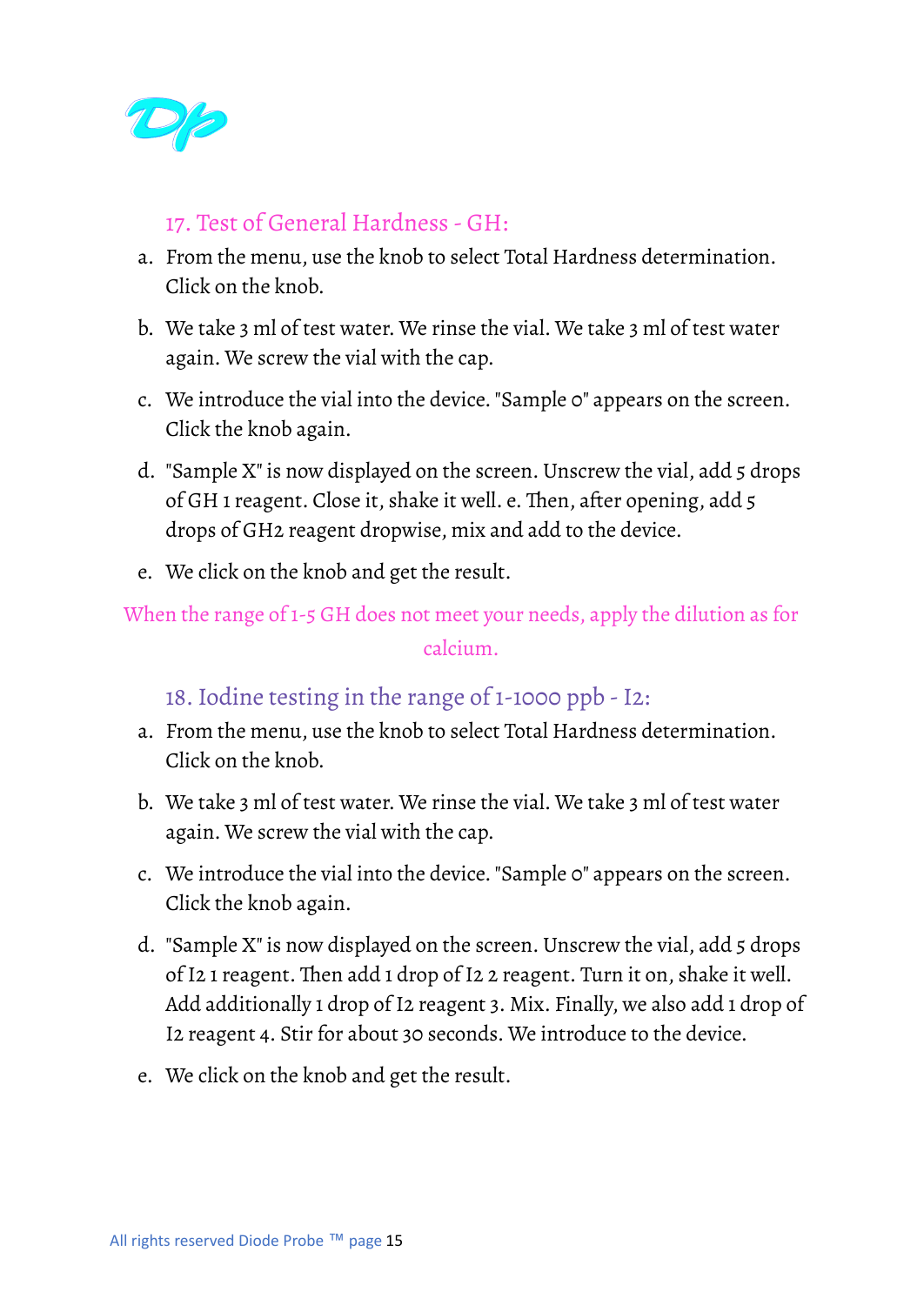

#### 18. pH test in a marine aquarium in the range of 8.2-9.6:

- a. From the menu, use the knob to select Total Hardness determination. Click on the knob.
- b. We take 3 ml of test water. We rinse the vial. We take 3 ml of test water again. We screw the vial with the cap.
- c. We introduce the vial into the device. "Sample 0" appears on the screen. Click the knob again.
- d. "Sample X" is now displayed on the screen. Unscrew the vial, add 5 drops of pH 1 reagent. Turn it on, shake it well. Then, after opening, drip 1 drop of the pH 2 reagent, mix it and put it into the device.
- e. We click on the knob and get the result.
	- 19.Indirect Strontium and Barium Testing 10-1000 ppb:
		- 1) Strontium + Barium:
		- a. From the menu, use the knob to select the determination of SO4 1-250 ppm. Click on the knob.
		- b. We take 3 ml of test water. We rinse the vial. We take 3 ml of test water again. We screw the vial with the cap.
		- c. We introduce the vial into the device. "Sample 0" appears on the screen. Click the knob again.
		- d. "Sample X" is now displayed on the screen. Unscrew the vial, add 5 drops of the Ba / Sr 1 reagent. Close it, shake it well and insert it into the device.
		- e. We click the knob and we get the result, which belongs to the marine aquarium, multiply by 2.